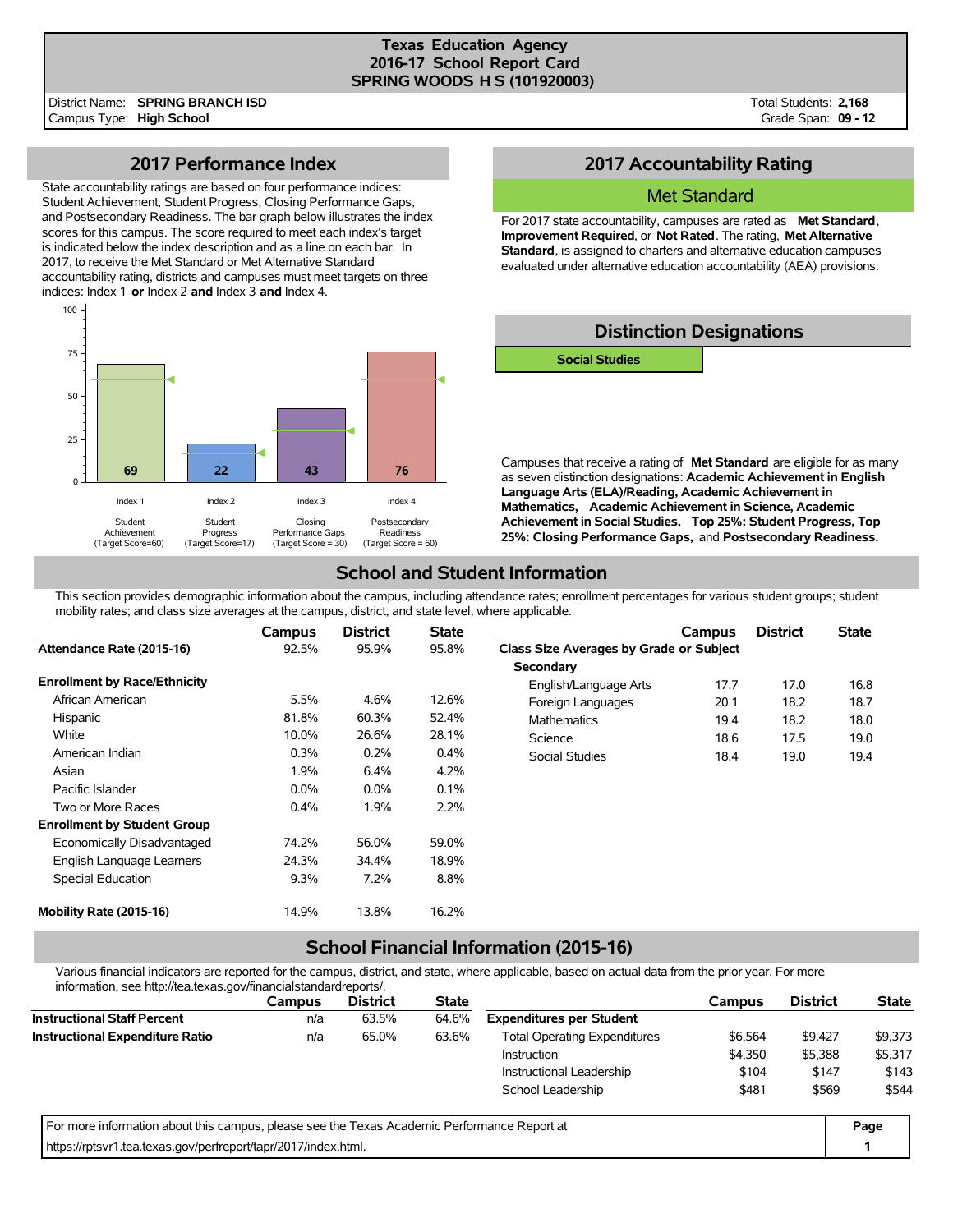| <b>Texas Education Agency</b> | <b>SPRING WOODS H S (101920003)</b> |  |
|-------------------------------|-------------------------------------|--|
| 2016-17 School Report Card    | <b>SPRING BRANCH ISD</b>            |  |

|                                                                             |      |              |     |                                   |         |                 |        |                          |                          |                                   | Two or        |                |
|-----------------------------------------------------------------------------|------|--------------|-----|-----------------------------------|---------|-----------------|--------|--------------------------|--------------------------|-----------------------------------|---------------|----------------|
|                                                                             |      | <b>State</b> |     | All<br>District Students American | African | <b>Hispanic</b> | White  | American<br>Indian       | Asian                    | <b>Pacific</b><br><b>Islander</b> | More<br>Races | Econ<br>Disadv |
| STAAR Percent at Approaches Grade Level or Above (Sum of All Grades Tested) |      |              |     |                                   |         |                 |        |                          |                          |                                   |               |                |
| All Subjects                                                                | 2017 | 75%          | 73% | 69%                               | 68%     | 68%             | 80%    | $\ast$                   | 90%                      | $\overline{\phantom{a}}$          | 75%           | 66%            |
|                                                                             | 2016 | 75%          | 72% | 70%                               | 72%     | 68%             | 87%    | $\ast$                   | 88%                      | $\overline{\phantom{a}}$          | 77%           | 69%            |
| Reading                                                                     | 2017 | 72%          | 70% | 52%                               | 54%     | 50%             | 69%    | $\ast$                   | 86%                      | $\overline{a}$                    | $\ast$        | 48%            |
|                                                                             | 2016 | 73%          | 70% | 56%                               | 59%     | 54%             | 79%    | $\ast$                   | 81%                      | $\overline{a}$                    | $\ast$        | 54%            |
| Mathematics                                                                 | 2017 | 79%          | 77% | 77%                               | 81%     | 77%             | 74%    | $\overline{\phantom{a}}$ | $\ast$                   | L,                                | *             | 75%            |
|                                                                             | 2016 | 76%          | 73% | 70%                               | 74%     | 68%             | 83%    | $\ast$                   | $\ast$                   | $\overline{a}$                    | $\ast$        | 70%            |
| Science                                                                     | 2017 | 79%          | 78% | 86%                               | 87%     | 85%             | 95%    | $\overline{a}$           | 100%                     | $\overline{a}$                    | $\ast$        | 84%            |
|                                                                             | 2016 | 79%          | 79% | 89%                               | 80%     | 88%             | 96%    | $\ast$                   | 100%                     | $\blacksquare$                    | $\ast$        | 88%            |
| Social Studies                                                              | 2017 | 77%          | 78% | 91%                               | 82%     | 90%             | 98%    | $\ast$                   | 100%                     | $\blacksquare$                    | $\ast$        | 90%            |
|                                                                             | 2016 | 77%          | 78% | 92%                               | 97%     | 91%             | 98%    | $\ast$                   | 93%                      |                                   | $\ast$        | 91%            |
|                                                                             |      |              |     |                                   |         |                 |        |                          |                          |                                   |               |                |
| STAAR Percent at Meets Grade Level (Sum of All Grades Tested)               |      |              |     |                                   |         |                 |        |                          |                          |                                   |               |                |
| Two or More Subjects 2017                                                   |      | 48%          | 53% | 51%                               | 49%     | 48%             | 74%    | $\overline{\phantom{a}}$ | 85%                      |                                   | $\ast$        | 47%            |
|                                                                             | 2016 | 45%          | 48% | 50%                               | 49%     | 45%             | 76%    | $\overline{\phantom{a}}$ | 85%                      | $\overline{\phantom{a}}$          | 71%           | 45%            |
| Reading                                                                     | 2017 | 48%          | 51% | 41%                               | 41%     | 37%             | 68%    | $\overline{\phantom{a}}$ | 88%                      | $\blacksquare$                    | $\ast$        | 35%            |
|                                                                             | 2016 | 46%          | 48% | 40%                               | 42%     | 35%             | 68%    | $\overline{\phantom{a}}$ | 86%                      | $\overline{a}$                    | $\ast$        | 35%            |
| Mathematics                                                                 | 2017 | 48%          | 52% | 28%                               | 39%     | 27%             | 30%    | $\overline{a}$           | $\ast$                   |                                   | $\ast$        | 27%            |
|                                                                             | 2016 | 43%          | 46% | 29%                               | 24%     | 27%             | 50%    | $\overline{a}$           |                          | $\overline{\phantom{a}}$          | *             | 27%            |
| Science                                                                     | 2017 | 52%          | 55% | 58%                               | 62%     | 55%             | 81%    | $\overline{\phantom{a}}$ | 100%                     | L,                                | $\ast$        | 55%            |
|                                                                             | 2016 | 47%          | 52% | 61%                               | 41%     | 60%             | 82%    | $\overline{\phantom{a}}$ | 100%                     |                                   | $\ast$        | 58%            |
| Social Studies                                                              | 2017 | 51%          | 55% | 69%                               | 68%     | 66%             | 85%    | $\overline{\phantom{a}}$ | 78%                      | $\blacksquare$                    | $\ast$        | 67%            |
|                                                                             | 2016 | 47%          | 53% | 70%                               | 70%     | 67%             | 88%    | $\overline{\phantom{a}}$ | 85%                      |                                   | $\ast$        | 66%            |
| STAAR Percent at Masters Grade Level (Sum of All Grades Tested)             |      |              |     |                                   |         |                 |        |                          |                          |                                   |               |                |
| All Subjects                                                                | 2017 | 20%          | 23% | 10%                               | 10%     | 8%              | 23%    | $\ast$                   | 39%                      | $\overline{a}$                    | $\ast$        | 8%             |
|                                                                             | 2016 | 18%          | 21% | 10%                               | 5%      | 8%              | 32%    | $\ast$                   | 50%                      | $\overline{\phantom{a}}$          | $\ast$        | $8\%$          |
| Reading                                                                     | 2017 | 19%          | 21% | 3%                                | $\ast$  | 2%              | 12%    | $\ast$                   | $\ast$                   | $\overline{a}$                    | $\ast$        | 2%             |
|                                                                             | 2016 | 17%          | 20% | 4%                                | $\ast$  | 2%              | 15%    | $\ast$                   | 42%                      | $\overline{a}$                    | $\ast$        | 3%             |
| Mathematics                                                                 | 2017 | 23%          | 26% | 7%                                | $\ast$  | 6%              | $\ast$ | $\overline{\phantom{a}}$ | $\ast$                   | L,                                | $\ast$        | 7%             |
|                                                                             | 2016 | 19%          | 22% | 6%                                | $\ast$  | 5%              | 21%    | $\overline{a}$           | $\overline{\phantom{a}}$ | $\overline{a}$                    | $\ast$        | 6%             |
| Science                                                                     | 2017 | 19%          | 23% | 13%                               | 20%     | 10%             | 32%    |                          | $\ast$                   | $\overline{a}$                    | $\ast$        | 11%            |
|                                                                             | 2016 |              |     |                                   | $\ast$  |                 |        | $\ast$                   |                          | $\overline{a}$                    | $\ast$        |                |
|                                                                             |      | 16%          | 22% | 15%                               |         | 12%             | 45%    | $\ast$                   | 75%<br>67%               |                                   | $\ast$        | 11%<br>27%     |
| Social Studies                                                              | 2017 | 27%          | 32% | 32%                               | 27%     | 28%             | 53%    | $\ast$                   |                          | $\overline{\phantom{a}}$          | *             |                |
|                                                                             | 2016 | 22%          | 29% | 28%                               | 20%     | 23%             | 58%    |                          | 50%                      |                                   |               | 22%            |
| <b>STAAR Percent Met or Exceeded Progress</b>                               |      |              |     |                                   |         |                 |        |                          |                          |                                   |               |                |
| All Subjects                                                                | 2017 | 61%          | 62% | 39%                               |         | 38%             | 56%    |                          |                          |                                   |               | 37%            |
|                                                                             | 2016 | 62%          | 61% | 40%                               | ∗       | 38%             | $\ast$ |                          | $\ast$                   |                                   |               | 39%            |
| Reading                                                                     | 2017 | 59%          | 58% | 40%                               | $\ast$  | $\ast$          | $\ast$ | $\ast$                   | $\ast$                   |                                   | $\ast$        | 37%            |
|                                                                             | 2016 | 60%          | 60% | 43%                               | $\ast$  | 40%             | $\ast$ | $\ast$                   | $\ast$                   |                                   | $\ast$        | 40%            |
| <b>Mathematics</b>                                                          | 2017 | 64%          | 65% | 38%                               | $\ast$  | 39%             | 50%    |                          | $\ast$                   |                                   | *             | 36%            |
|                                                                             | 2016 | 63%          | 62% | 37%                               | $\ast$  | 36%             | $\ast$ | $\ast$                   | $\ast$                   |                                   |               | 37%            |

For more information about this campus, please see the Texas Academic Performance Report at **Page Page** https://rptsvr1.tea.texas.gov/perfreport/tapr/2017/index.html. **2**

'?' Indicates that the data for this item were statistically improbable, or were reported outside a reasonable range. '-' Indicates zero observations reported for this group. '\*' Indicates results are masked due to small numbers to protect student confidentiality. 'n/a' Indicates data reporting is not applicable for this group.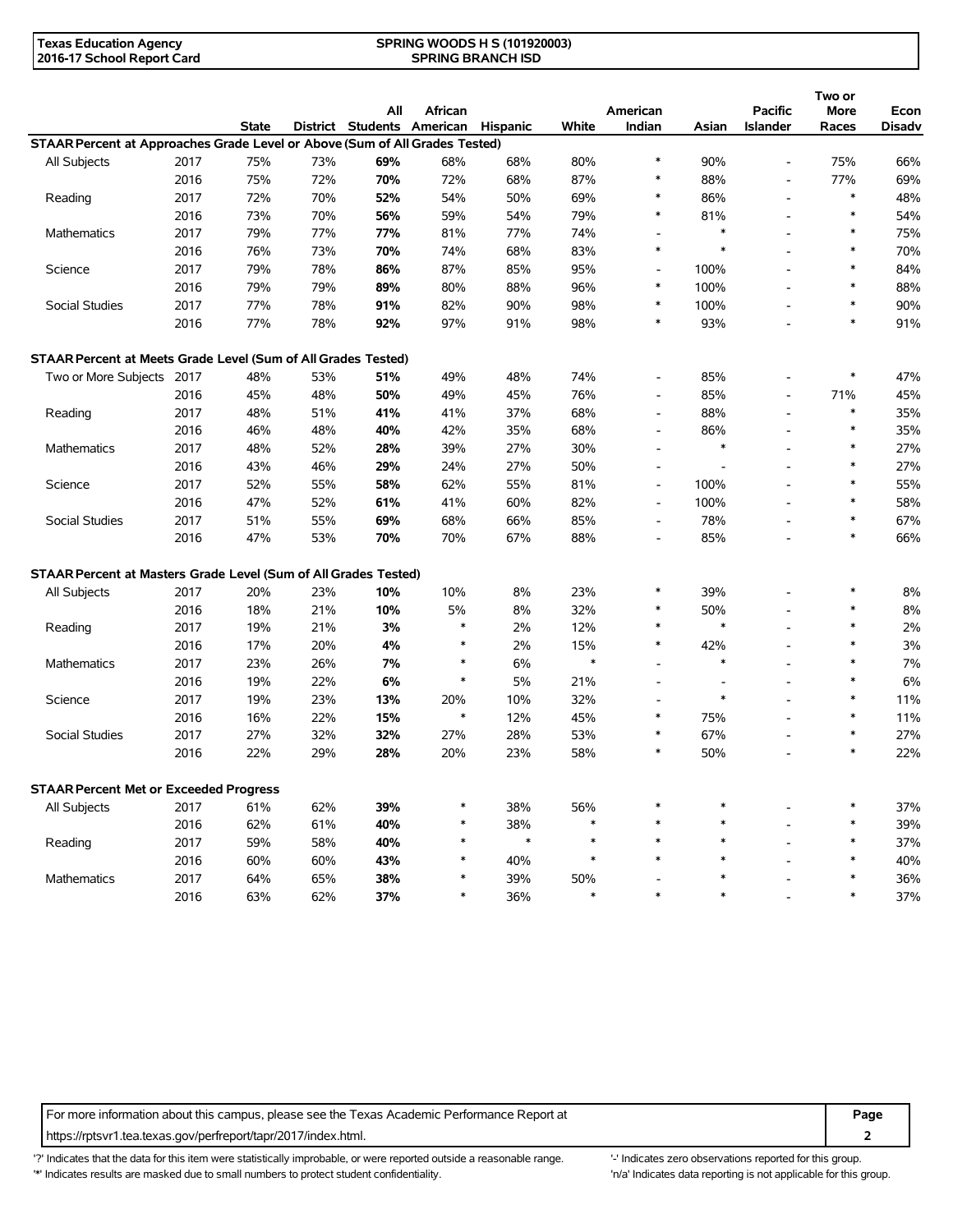| Texas Education Agency     | <b>SPRING WOODS H S (101920003)</b> |
|----------------------------|-------------------------------------|
| 2016-17 School Report Card | <b>SPRING BRANCH ISD</b>            |

|                                        |      |              |                 |        | African  |                 |                          | American |                          | <b>Pacific</b>           | Two or<br><b>More</b> | Econ          |
|----------------------------------------|------|--------------|-----------------|--------|----------|-----------------|--------------------------|----------|--------------------------|--------------------------|-----------------------|---------------|
|                                        |      | <b>State</b> | <b>District</b> | Campus | American | <b>Hispanic</b> | White                    | Indian   | Asian                    | <b>Islander</b>          | Races                 | <b>Disadv</b> |
| <b>STAAR Percent Exceeded Progress</b> |      |              |                 |        |          |                 |                          |          |                          |                          |                       |               |
| All Subjects<br>2017                   | 19%  | 20%          | 5%              | ∗      | 4%       | 9%              | *                        | $\ast$   | $\overline{\phantom{a}}$ | *                        | 5%                    |               |
|                                        | 2016 | 17%          | 18%             | 4%     | ∗        | 4%              | $\ast$                   | $\ast$   | $\ast$                   | $\overline{\phantom{a}}$ | $\ast$                | 4%            |
| Reading                                | 2017 | 17%          | 18%             | 1%     | $\ast$   | $\ast$          | $\ast$                   | $\ast$   | $\ast$                   | $\overline{\phantom{a}}$ | $\ast$                | $1\%$         |
|                                        | 2016 | 16%          | 17%             | 1%     | ∗        | 1%              | $\ast$                   | $\ast$   | $\ast$                   | $\overline{\phantom{a}}$ | $\ast$                | $1\%$         |
| 2017<br><b>Mathematics</b>             | 20%  | 22%          | 11%             | ∗      | 9%       | 19%             | $\overline{\phantom{0}}$ | $\ast$   | -                        | ∗                        | 11%                   |               |
|                                        | 2016 | 17%          | 19%             | 9%     | ∗        | 9%              | $\ast$                   | $\ast$   | $\ast$                   | -                        | ∗                     | 9%            |

For more information about this campus, please see the Texas Academic Performance Report at **Page Page** https://rptsvr1.tea.texas.gov/perfreport/tapr/2017/index.html. **3**

'?' Indicates that the data for this item were statistically improbable, or were reported outside a reasonable range. "Indicates zero observations reported for this group. \*' Indicates results are masked due to small numbers to protect student confidentiality. Ma' Indicates data reporting is not applicable for this group.